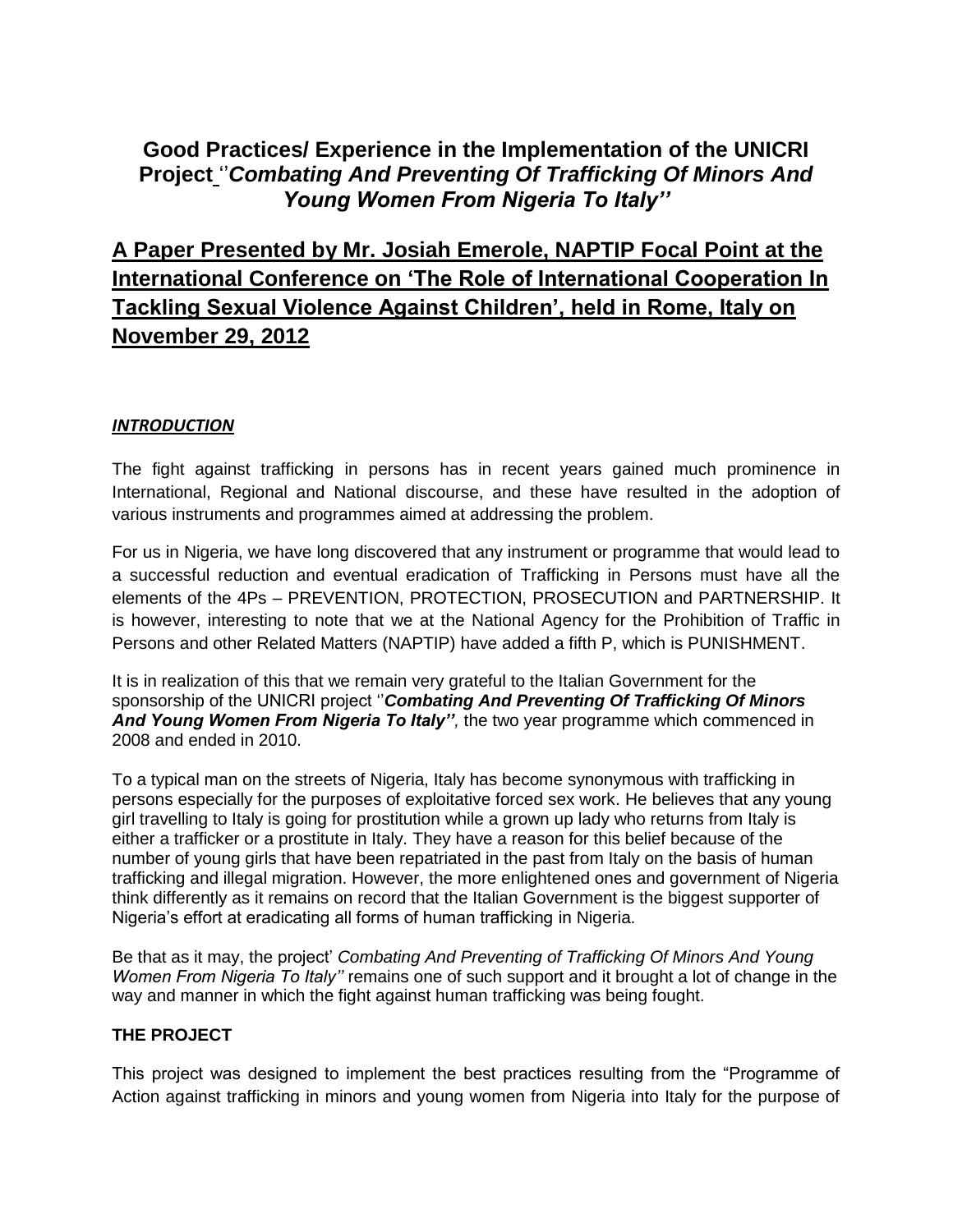sexual exploitation", an innovative 18-month pilot project funded by the Italian Ministry of Foreign Affairs and executed by UNICRI, in collaboration with UNODC Nigeria from September 2002 to April 2004. It was implemented directly by UNICRI and UNODC while NAPTIP played supervisory role to ensure that the purposes envisaged by the project were achieved.

#### **BENEFICIARIES/ TARGET GROUP.**

- 1. The main beneficiaries were Nigerian minors and young women especially from Edo State who are victims or vulnerable to trafficking especially for the purpose of sexual exploitation.
- 2. The secondary beneficiaries were 6 local NGOs in Edo State under the auspices of Edo State Coalition against Trafficking in Persons (ENCATIP) which provided assistance and support to the main target group. This coalition was created by UNICRI and UNODC during the First phase and they are: African Women Empowerment Guild (AWEG); Committee for the Support of the Dignity of Women (COSUDOW); Girls Power Initiative (GPI) Edo State; Idia Renaissance; International Reproductive Rights Research Action Group (IRRRAG-Nigeria) Edo State; and Women Action Initiative (WAI).
- 3. Another set of secondary beneficiaries were Italian NGOs that give assistance to Nigerian victims in Italy.
- 4. The direct benefit of the project to NAPTIP was the enhancement of the National Monitoring Centre (NMC) especially the adaptation of the SIDDA 2000. It is important to note that the NMC was donated to the Nigerian Government by the Italian Government through UNICRI at the end of the first phase of the project.

#### **IMPLEMENTATION.**

The actual implementation commenced on July 2008 with a two weeks training of members of ENCATIP and NAPTIP Benin zonal office in Abuja. By December 2008 an Agreement was signed by ENCATIP and UNICRI/UNODC for the women empowerment aspect of the project and by end of March 2010, a total of 165 victims and vulnerable persons had benefited from this component of the project. Out of this number, 111 got micro credits worth \$44,535.34. The micro credit funds were disbursed in two tranches as they were received by the six ENCATIP member organisations to beneficiaries to operate different types of businesses including tailoring, hairdressing, computer service, sale of food stuff, telephone recharge card sales, provision stores, etc.

Similarly, a total of 21 beneficiaries received education grants to continue their education in tertiary institutions, complete secondary education and prepare for examinations. A total sum of \$12,354 was spent on this activity as against \$12,000 earmarked. 33 beneficiaries also went through skills acquisitions in fashion design, hairdressing, video recording, interior decoration, catering and computer training. The sum of \$15,009 has been spent on this aspect.

On refunds of the micro credits, as at end of March 2010 the beneficiaries of the first tranche of the micro credit had refunded N2,472,045 out of the N4, 190,000 that was disbursed. The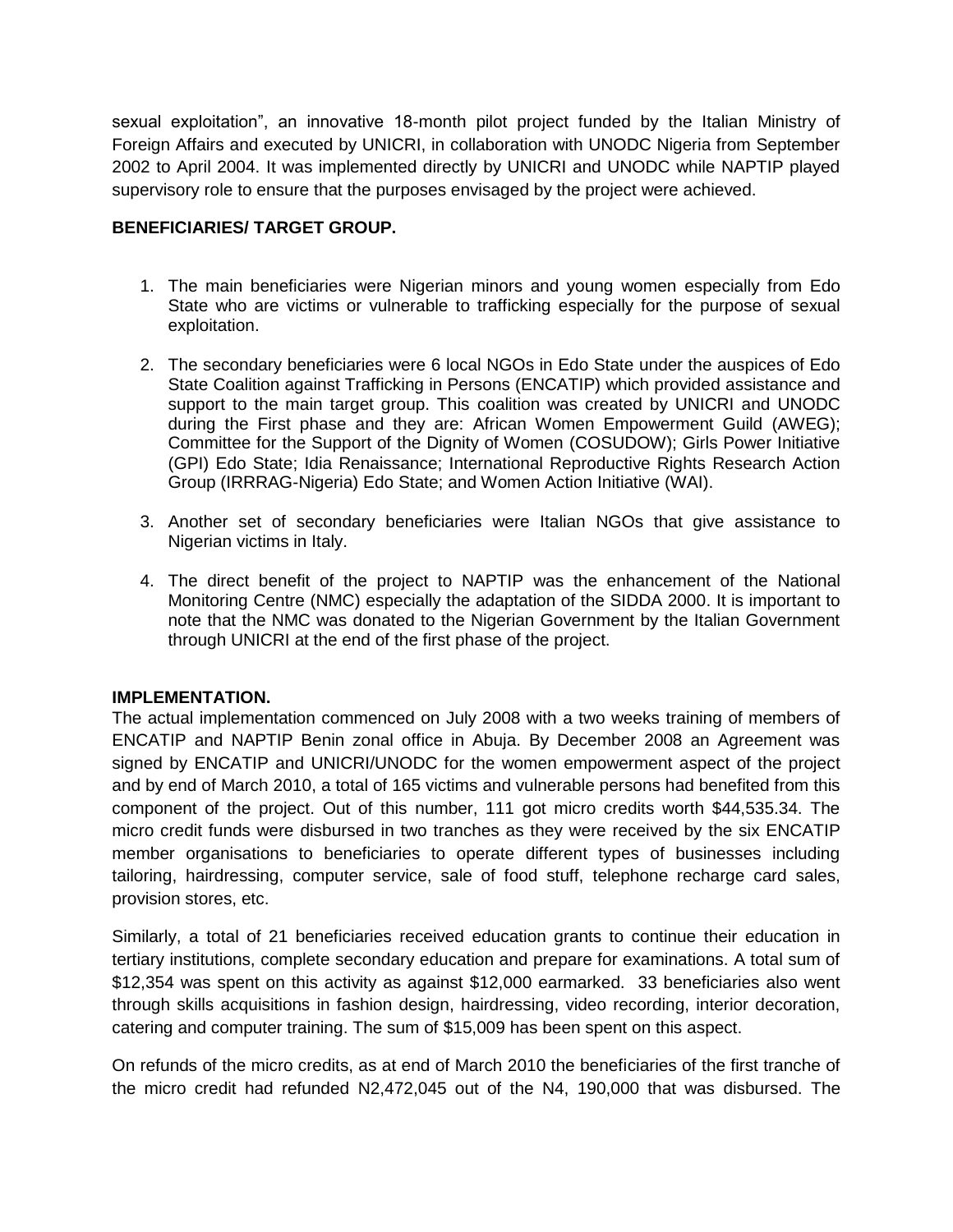beneficiaries of the second tranche had refunded N516,377 out of the N5, 261, 633 that was disbursed thus bringing the total sum refunded from the  $1<sup>st</sup>$  and  $2<sup>nd</sup>$  tranche of the micro credit to N2, 998,422 out of the N 9,451,633 that has been disbursed.

It is also important to note that since the end of the project in 2010, the micro credit has been expanded and become a revolving loan and the number of beneficiaries has reached 197.

On the State wide awareness creation component, this ended by the end of May 2010.

On the Institutional assistance to NAPTIP, the National Monitoring Centre (NMC) was upgraded with the SIDDA 2000. Presently we have over 1800 cases with over 2000 entries of suspected traffickers and victims, NMC officers are fully trained on the use of the system and Zonal officers also trained on the old features of the system.

### **GOOD PRACTICES**

**PARTNERSHIP.** Partnership between nations, organisations as well as civil society organization was a good practice in the implementation of the project. Because of the good relationship existing between Nigeria and Italy the Italian Government found it worthy to assist in the fight through UNICRI. For the first time NGO's working on trafficking issues came together to implement a project without problems. This also helped in the deployment of resources and energy. There was no need for them to work at cross purposes. This project also led to the in kind donation of the SIDDA 2000 to NAPTIP and brought NAPTIP and the Anti Mafia Bureau closer in the fight against human trafficking. This got to a climax in December 2010 when the Head of the Anti Mafia visited Nigeria and signed an MOU with NAPTIP on how the two organisations would work together to stop trafficking in persons. There is no doubt that our antitrafficking policies and projects can be effective if built on cooperation and partnership.

**HAVING A SAY.** The beneficiaries (Victims and Vulnerable) were made to have a say in whatever activities they were to engage in and in the amount of micro credits they needed to carry out their trade. This was after a three day life skills training that were given to them after the selection process. No trade was imposed on any of the beneficiaries.

**MIXING AWARENESS WITH EMPOWERMENT.** For the first time, Awareness on the issue of trafficking in persons was going on with the empowerment of the people. The people saw that it was not all about talking; there was assistance to people following. This was a response to the issue of poverty being a major contributor to the volume of human trafficking in Nigeria.

**KEEPING AN EYE.** It was a good practice that even though the Coalition of NGO's had signed an MOU with UNICRI on the Empowerment component of the project, Nigerian Government through NAPTIP monitored the implementation. This went a long way to ensure that nobody treated the project with levity.

**ALL INCLUSIVE ASSISTANCE.** The project had assistance for both victims as well as vulnerable ones. With it the beneficiaries who would have been tempted to become victims were kept busy and no longer interested in following anyone anywhere while others also went back to school.